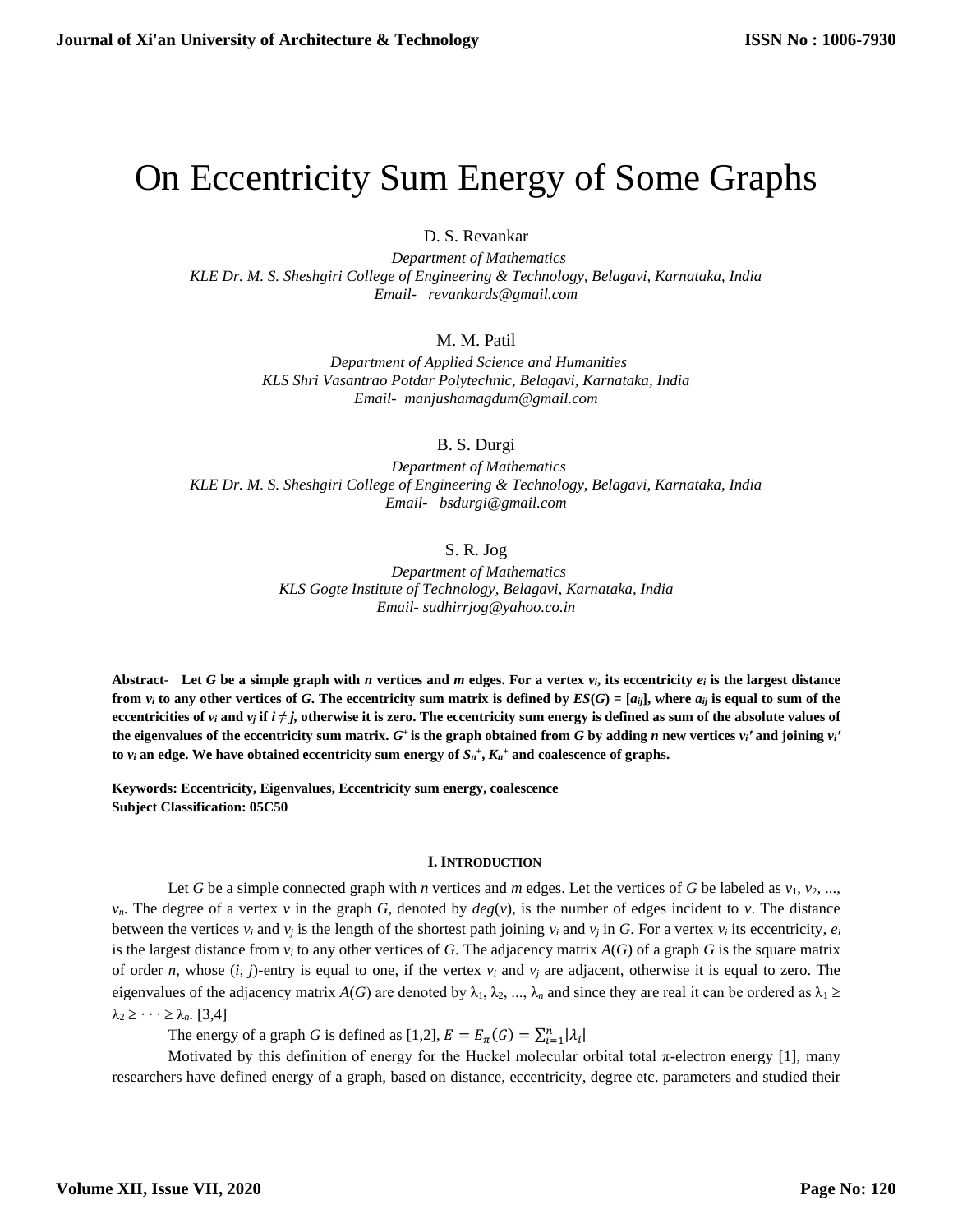spectra  $[6 - 12, 14 - 20]$ . The eccentricity sum matrix and eccentricity sum energy associated with a simple graph are introduced and studied their bounds in the paper [10].

Let *G* be a simple graph with *n* vertices. The *n* vertices of a simple graph *G* be labeled as  $v_1, v_2, ..., v_n$ . For a vertex  $v_i$ , its eccentricity  $e_i$  is the largest distance from  $v_i$  to any other vertices of *G*. Let  $ecc(v_i) = e_i$  be the eccentricity of  $v_i$ ,  $i = 1, 2, ..., n$ . Then  $ES(G) = [a_{ij}]$  is called the eccentricity sum matrix of a graph *G*, where  $a_{ij} = e_i + e_j$ , when  $i \neq j$  and 0 otherwise.

Let the characteristic equation of the eccentricity sum matrix is called the eccentricity sum polynomial and is defined by  $\phi(G; \zeta) = det(\zeta I - ES(G))=0$ 

where *I* is the identity matrix of order *n*. The roots of the eccentricity sum matrix be ordered as  $\zeta_1 \geq \zeta_2 \geq \cdots \geq \zeta_n$ , where *ξ*<sup>1</sup> is largest and *ξ<sup>n</sup>* is smallest eigenvalues.

Then the eccentricity sum energy of a graph *G* is defined as [10],

$$
E_{ES}(G) = \sum_{i=1}^{n} |\xi_i|
$$

**Coalescence** [11]: Let  $H_1$  and  $H_2$  be two graphs on disjoint sets of vertices. Suppose  $U = \{u_1, u_2, \ldots, u_t\}$  is a clique in *H*<sub>1</sub> and  $W = \{w_1, w_2, \ldots, w_t\}$  is a clique in  $H_2$ . Let *G* be a graph obtained from  $H_1$  and  $H_2$  by identifying (coalescence into a single vertex)  $u_i$  and  $w_i$ ,  $1 \le i \le t$ . Then *G* is an overlap of  $H_1$  and  $H_2$  in  $K_t$ . It may be considered as generalized coalescence denoted by  $H_1$  o  $H_2$ .

#### **II. BOUNDS FOR THE ECCENTRICITY SUM ENERGY**

Since trace  $ES(G) = 0$ , the eigenvalues *of ES(G)* satisfies the relations

$$
\sum_{i=1}^{n} \xi_i = 0 \text{ and } \sum_{i=1}^{n} \xi_i^2 = 2M. \text{ Where, } M = \sum_{1 \le i < j \le n} (e_i + e_j)^2
$$

**Theorem 2.1**[10]: If *G* is a connected graph with ecc(*v<sub>i</sub>*)=  $e_i$  *i* =1, 2, …, *n*, then *G* has only one positive eigenvalue equal to  $2(n-1)e$ .

**Theorem 2.2**[10]: If *G* is a connected graph with  $\text{ecc}(v_i) = e_i = e$ ,  $i = 1, 2, ..., n$ , then  $E_{ES}(G) = 4(n - 1) e$ .

**Theorem 2.3**[10]: If *G* is any graph with *n* vertices, then  $\xi_1 \leq \sqrt{\frac{2M(n-1)}{n}}$  $\frac{n-1}{n}$ . Equality holds if ecc(*v<sub>i</sub>*)=  $e_i$  =  $e$ ,  $i$  =1, 2, …,

*n*.

**Theorem 2.4**[10]: Let *G* be any graph with *n* vertices and let  $\Delta$  be the absolute value of the determinant of the eccentricity sum matrix *ES*(*G*). Then

$$
\sqrt{2M + n(n-1)\Delta_n^2} \le E_{ES}(G) \le \sqrt{2(n-1)M + n\Delta_n^2}
$$

**Theorem 2.5**[11]: The degree sum energy of the vertex coalescence of two *r*-regular graphs of  $G_1 \& G_2$  of order  $n_1 \&$  $n_2$  respectively is given by,

$$
E_{DS}(G_1 o_v G_1) = 2r \left[ n_1 + n_2 - 3 + \sqrt{n_1^2 + n_1^2 + 3n_2 + 2n_1 n_2 - 6n_1 - 9} \right]
$$

**Corollary 2.6**[10]: If  $G = K_n$  is a complete graph, then  $spectra(ES(K_n)) = \begin{pmatrix} 2(n-1) & -2 \\ 1 & n \end{pmatrix}$  $\begin{pmatrix} -1 & -2 \\ 1 & n-1 \end{pmatrix}$ . **Corollary 2.7**[10]: If  $K_n$  is a complete graph, then  $E_{ES}(K_n) = 4(n-1)$ . **Lemma 2.8**[13]: If *a* and *b* are scalars then,

$$
|aI + b(J - I)|_{(n \times n)} = \begin{vmatrix} a & b & \cdots & b \\ b & a & \cdots & b \\ \vdots & \vdots & \ddots & \vdots \\ b & b & \cdots & a \end{vmatrix}_{n \times n} = (a - b)^{n-1} [a + (n-1)b]
$$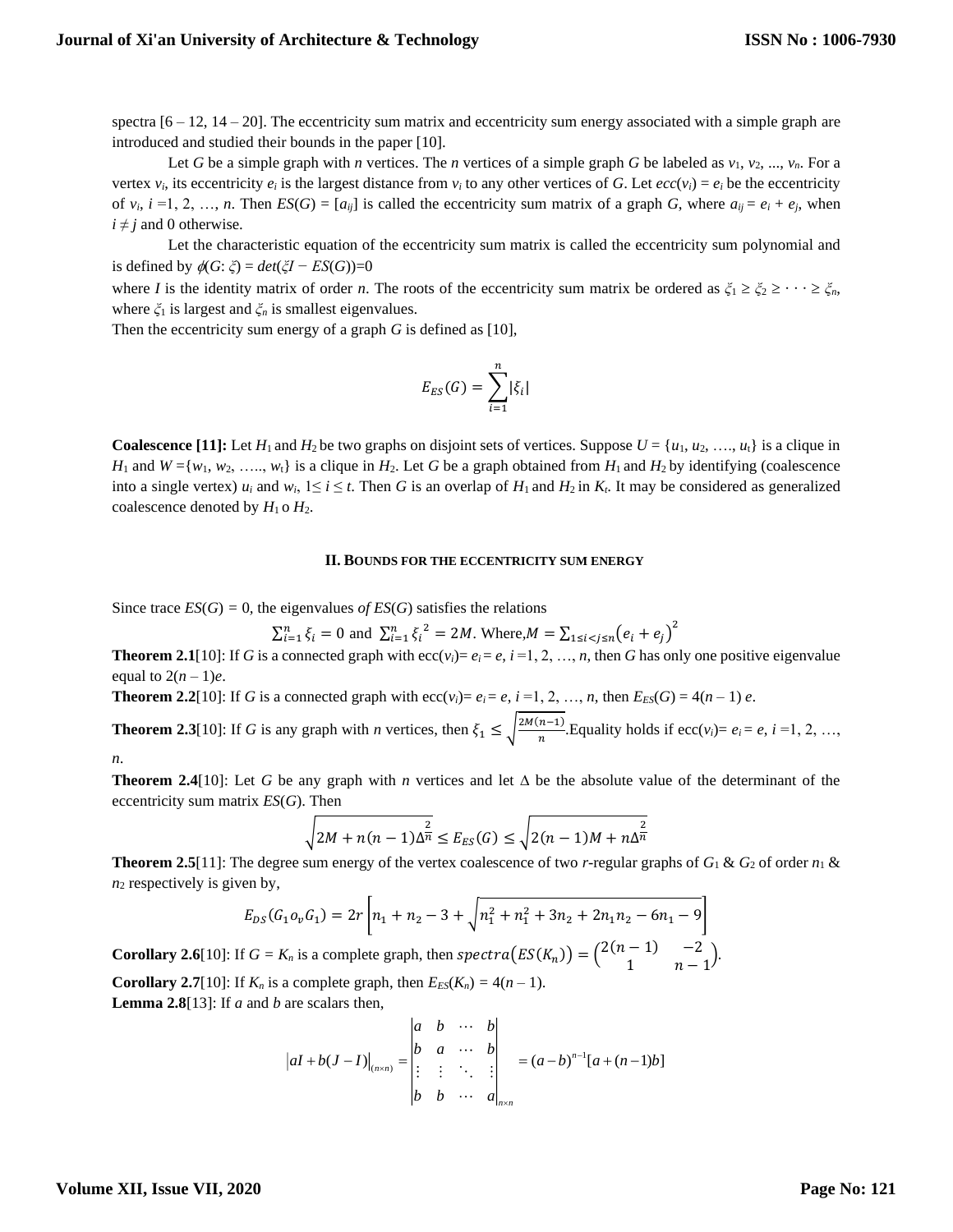## **III. MAIN RESULTS**

In this section we have obtained eccentricity sum energy of  $S_n^+$ ,  $K_n^+$  and coalescence of graphs.

**Theorem 3.1:** Let  $K_n$  be a complete graph, then  $E_{ES}(K_n^+) = 10(n - 1) + \sqrt{4(n - 1)^2 + 100n^2}$ . **Proof:** Consider a complete graph  $K_n$  with vertices  $v_i$ ,  $i = 1, 2, ..., n$ . The graph  $K_n^+$  is obtained by adding *n* new vertices *v*<sub>*i*</sub><sup>*'*</sup> to  $K_n$  by joining *v*<sub>*i*</sub><sup>*'*</sup> to *v*<sub>*i*</sub> through an edge. In  $K_n^+$ ,  $ecc(v_i) = 2$  and  $ecc(v_i') = 3$ .

Then the eccentricity sum polynomial of  $K_n^+$  is given by,  $|\lambda I - ES(K_n^+)| = 0$ .

$$
|\lambda I - ES(K_n^+)| = \begin{vmatrix}\n\lambda & -4 & \cdots & -4 & -5 & -5 & \cdots & -5 \\
-4 & \lambda & \cdots & -4 & -5 & -5 & \cdots & -5 \\
\vdots & \vdots & \ddots & \vdots & \vdots & \vdots & \ddots & \vdots \\
-4 & -4 & \cdots & \lambda & -5 & -5 & \cdots & -5 \\
-5 & -5 & \cdots & -5 & \lambda & -6 & \cdots & -6 \\
-5 & -5 & \cdots & -5 & -6 & \lambda & \cdots & -6 \\
\vdots & \vdots & \ddots & \vdots & \vdots & \vdots & \ddots & \vdots \\
-5 & -5 & \cdots & -5 & -6 & -6 & \cdots & \lambda\n\end{vmatrix} \qquad \dots (1)
$$

Operating  $R_i + \frac{5 \sum_{j=1}^{n} R_j}{\lambda - 4(n-1)}$  $\frac{32j+1}{\lambda-4(n-1)}$  for  $i = n+1, n+2, ..., 2n$ .

Expanding the resulting determinant, we obtain,

$$
|\lambda I - ES(K_n^+)| = (\lambda + 4)^{n-1}(\lambda + 6)^{n-1}[\lambda^2 - 10(n-1)\lambda + 24(n-1)^2 - 25n^2]
$$

 $spectra\big(ES(K^+_n)\big)=$ 

$$
\begin{pmatrix}\n-4 & -6 & 5(n-1) - \sqrt{(n-1)^2 + 25n^2} & 5(n-1) + \sqrt{(n-1)^2 + 25n^2} \\
n-1 & n-1 & 1\n\end{pmatrix}
$$

Further  $25(n-1)^2 < 25(n-1)^2 + (n-1)^2 < 25n^2 + (n-1)^2$  $\Rightarrow 5(n-1) < \sqrt{25n^2 + (n-1)^2}$  $\Rightarrow$  5(n - 1) -  $\sqrt{25n^2 + (n-1)^2}$  < 0

Therefore  $5(n-1) + \sqrt{25n^2 + (n-1)^2} > 0$  and is the only one positive largest eigenvalue. Hence  $E_{ES}(K_n^+) = 10(n-1) + \sqrt{4(n-1)^2 + 100n^2}$ .

**Theorem 3.2:** If  $S_n$  is a Star graph, then  $E_{ES}(S_n) = 4(n-2) + 2\sqrt{4n^2 - 7n + 7}$ . **Proof:** Consider star graph  $S_n$  having *n* vertices. Let  $v_i$  i= 1, 2, ..., *n* be the vertices of  $S_n$ . Then  $ecc(v_i) = 1$  and  $ecc(v_i)$ = 2 for *i=* 2, …, *n*

Let the eccentricity sum polynomial of  $S_n$  is  $|\lambda I - ES(S_n)| = 0$ .

Now, 
$$
|\lambda I - ES(S_n)| = \begin{vmatrix} \lambda & -3 & -3 & \dots & -3 \\ -3 & \lambda & -4 & \dots & -4 \\ -3 & -4 & \lambda & \dots & -4 \\ \vdots & \vdots & \vdots & \ddots & \vdots \\ -3 & -4 & -4 & \dots & \lambda \end{vmatrix}
$$
...(2)

Operating  $R_i + \frac{3R_1}{1}$  $\frac{n_1}{\lambda}$  for *i* = 2, 3, ..., *n* and expanding the resulting determinant, we obtain,  $|\lambda I - ES(S_n)| = (\lambda + 4)^{n-2} [\lambda^2 - 4(n-2)\lambda - 9(n-1)]$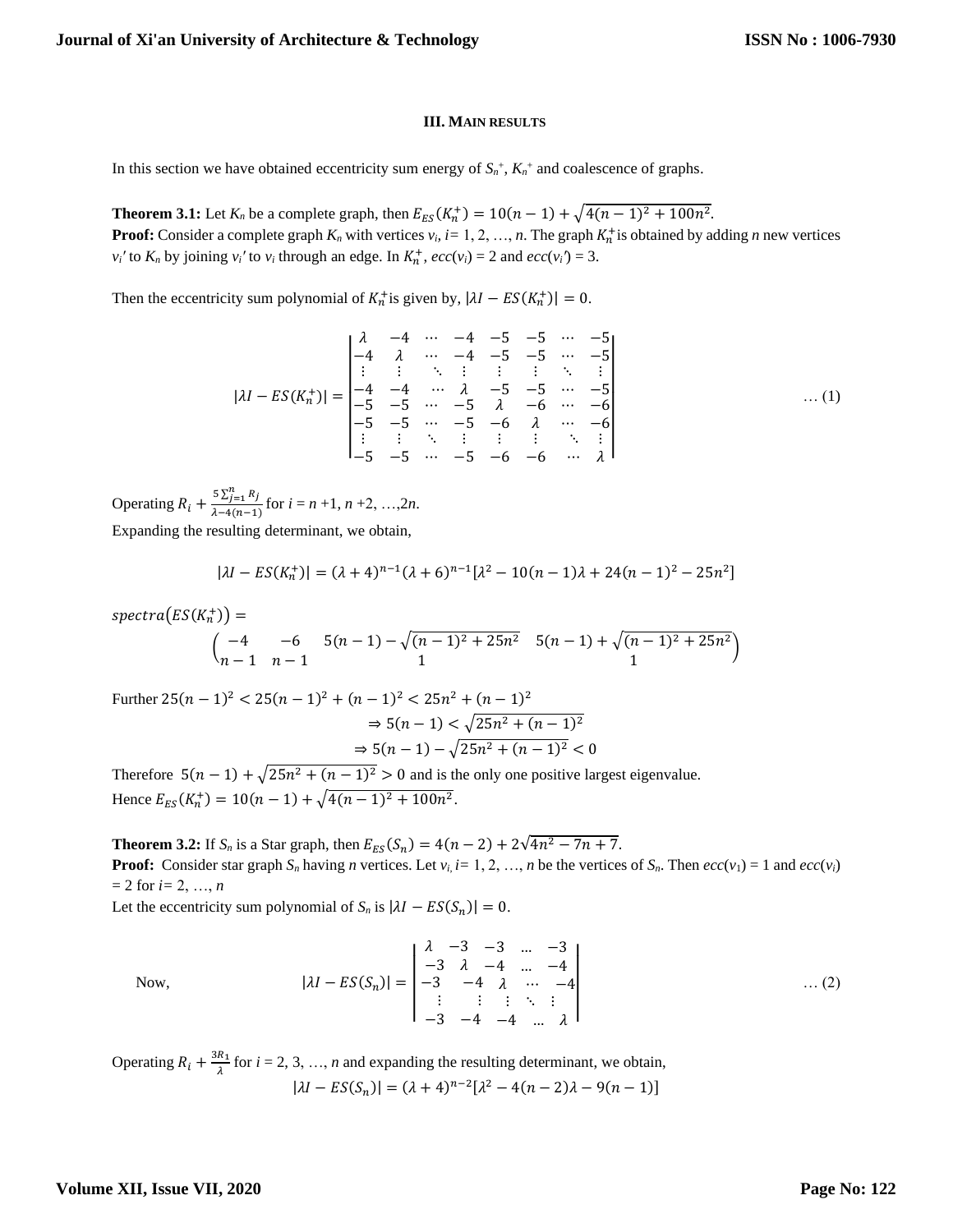$$
spectra(ES(S_n)) = { -4 \choose n-2} \frac{2(n-2) - \sqrt{4(n-2)^2 + 9(n-1)}}{1} \frac{2(n-2) + \sqrt{4(n-2)^2 + 9(n-1)}}{1}
$$

Further,  $2(n-2) + \sqrt{4(n-2)^2 + 9(n-1)} > 0$  is the only one positive largest eigenvalue. Hence,  $E_{ES}(S_n) = 4(n-2) + \sqrt{16(n-2)^2 + 36(n-1)}$ . Therefore,  $E_{ES}(S_n) = 4(n-2) + 2\sqrt{4n^2 - 7n + 7}$ 

**Corollary 3.3:** If  $W_n$  is a Wheel graph having *n* vertices then,  $E_{ES}(W_n) = 4(n-2) + 2\sqrt{4n^2 - 7n + 7}$ . **Proof:** Consider a wheel graph  $W_n$  having *n* vertices. Let  $v_i$  *i*= 1, 2, ..., *n* be the vertices of  $W_n$ . Then  $ecc(v_1) = 1$  and  $ecc(v_i) = 2$  for *i*= 2, …, *n*. But we know that  $ecc(v_1) = 1$  and  $ecc(v_i) = 2$  for *i*= 2, …, *n* for the star graph  $S_n$ . Therefore, from Theorem 3.2,

$$
Spectra\left(ES(W_n)\right) = Spectra\left(ES(S_n)\right)
$$
  
Hence  $E_{ES}(S_n) = E_{ES}(W_n) = 4(n-2) + 2\sqrt{4n^2 - 7n + 7}$ 

**Theorem 3.4:** If  $S_n$  is a Star graph, then  $E_{ES}(S_n^+) = 6(n-1) + 8(n-2) + |K_1| + |K_2| + |K_3|$ . Where  $K_1, K_2$  and  $K_3$  are the roots of the polynomial  $\lambda^3 - (14n - 22)\lambda^2 - (n^2 + 156n - 132)\lambda - (4n^2 + 412n 216) = 0$ 

**Proof:** Consider the star graph  $S_n$  having vertices  $v_i$ ,  $i = 1, 2, ..., n$ . The graph  $S_n^+$  is obtained by adding *n* new vertices  $v_i'$  and joining  $v_i'$  to  $v_i$  an edge. In  $S_n^+$ ,  $ecc(v_1) = 2$ ,  $ecc(v_i) = 3$ ,  $i = 2, 3, ..., n$ ,  $n + 1$  and  $ecc(v_i') = 4$ ,  $j = n + 2$ ,  $n + 3, ...,$ 2*n*.

Consider the eccentricity sum polynomial of  $S_n^+$  as  $|\lambda I - ES(S_n^+)| = 0$ .

$$
|\lambda I - ES(S_n^+)| = \begin{vmatrix}\n\lambda & -5 & -5 & \cdots & -5 & -6 & -6 & \cdots & -6 \\
-5 & \lambda & -6 & \cdots & -6 & -7 & -7 & \cdots & -7 \\
-5 & -6 & \lambda & \cdots & -6 & -7 & -7 & \cdots & -7 \\
\vdots & \vdots & \vdots & \ddots & \vdots & \vdots & \vdots & \ddots & \vdots \\
-5 & -6 & -6 & \cdots & \lambda & -7 & -7 & \cdots & -7 \\
-6 & -7 & -7 & \cdots & -7 & \lambda & -8 & \cdots & -8 \\
-6 & -7 & -7 & \cdots & -7 & -8 & \lambda & \cdots & -8 \\
\vdots & \vdots & \vdots & \ddots & \vdots & \vdots & \vdots & \ddots & \vdots \\
-6 & -7 & -7 & \cdots & -7 & -8 & -8 & \cdots & \lambda\n\end{vmatrix}_{(2n \times 2n)}
$$
\n(3)

Operating  $R_i + \frac{5R_1}{\lambda}$  $\frac{R_1}{\lambda}$  and  $R_j + \frac{6R_1}{\lambda}$  $\frac{n_1}{\lambda}$  for *i*= 2, 3, …, *n*, *n* +1 and *j* = *n* +2, *n* +3, …, 2*n*. The resulting determinant is,

$$
|\lambda I - ES(S_n^+)| = \begin{vmatrix} \lambda & -5 & -5 & \cdots & -5 & -6 & \cdots & -6 \\ 0 & \lambda - \frac{25}{\lambda} & -6 - \frac{25}{\lambda} & \cdots & -6 - \frac{25}{\lambda} & -7 - \frac{30}{\lambda} & \cdots & -7 - \frac{30}{\lambda} \\ 0 & -6 - \frac{25}{\lambda} & \lambda - \frac{25}{\lambda} & \cdots & -6 - \frac{25}{\lambda} & -7 - \frac{30}{\lambda} & \cdots & -7 - \frac{30}{\lambda} \\ 0 & \vdots & \vdots & \ddots & \vdots & \vdots & \ddots & \vdots \\ 0 & -6 - \frac{25}{\lambda} & -6 - \frac{25}{\lambda} & \cdots & \lambda - \frac{25}{\lambda} & -7 - \frac{30}{\lambda} & \cdots & -7 - \frac{30}{\lambda} \\ 0 & -7 - \frac{30}{\lambda} & -7 - \frac{30}{\lambda} & \cdots & -7 - \frac{30}{\lambda} & \lambda - \frac{36}{\lambda} & \cdots & -8 - \frac{36}{\lambda} \\ \vdots & \vdots & \vdots & \ddots & \vdots & \vdots & \ddots & \vdots \\ 0 & -7 - \frac{30}{\lambda} & -7 - \frac{30}{\lambda} & \cdots & -7 - \frac{30}{\lambda} & -8 - \frac{36}{\lambda} & \cdots & \lambda - \frac{36}{\lambda} \end{vmatrix}
$$
 (4)

Operating  $C_i + \left( \left(7 + \frac{30}{4}\right)$  $\frac{\sum_{j=n+2}^{2n} C_j}{\lambda \left(\lambda - \frac{36}{2}\right) - (n-2)}$  $\frac{2j=n+2^{\circ}}{(\lambda-\frac{36}{\lambda})-(n-2)(8+\frac{36}{\lambda})}$  for *i*= 2, 3, …, *n*, *n* +1 on Eq. (4), The determinant in Eq.(4) reduces to,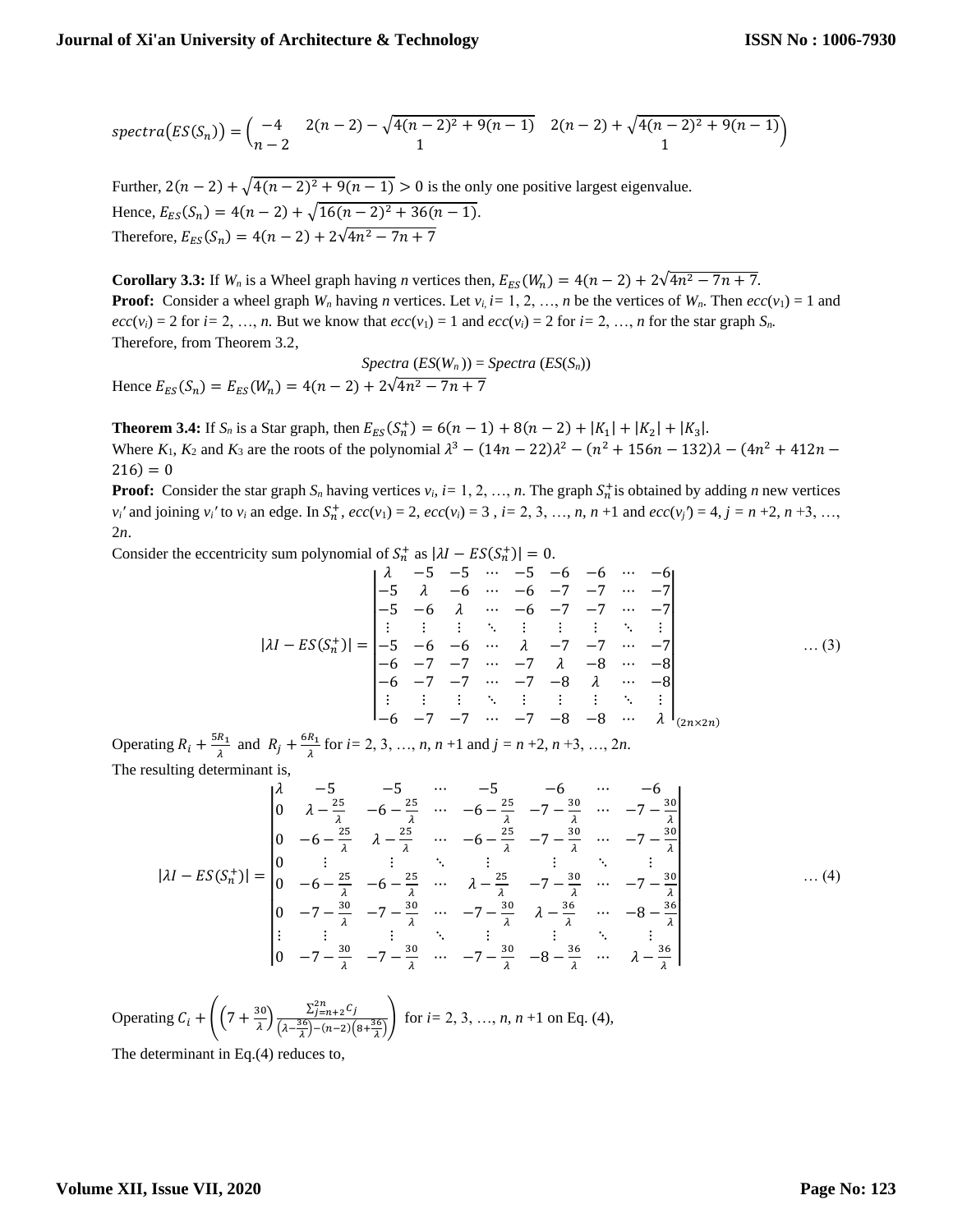$$
|\lambda I - ES(S_n^+)| = \lambda \begin{vmatrix} a & b & \cdots & b \\ b & a & \cdots & b \\ \vdots & \vdots & \ddots & \vdots \\ b & b & \cdots & a \end{vmatrix}_{n \times n} \begin{vmatrix} 7 - \frac{36}{\lambda} & -8 - \frac{36}{\lambda} & \cdots & -8 - \frac{36}{\lambda} \\ -8 - \frac{36}{\lambda} & 7 - \frac{36}{\lambda} & \cdots & -8 - \frac{36}{\lambda} \\ \vdots & \vdots & \ddots & \vdots \\ -8 - \frac{36}{\lambda} & -8 - \frac{36}{\lambda} & \cdots & 7 - \frac{36}{\lambda} \end{vmatrix}_{(n-1) \times (n-1)} \dots (5)
$$

In Eq.(5), 
$$
a = \lambda - \frac{25}{\lambda} - \left( \frac{(n-1)\left(7 + \frac{30}{\lambda}\right)^2}{\left(\left(\lambda - \frac{36}{\lambda}\right) - (n-2)\left(8 + \frac{36}{\lambda}\right)\right)} \right)
$$
 and  $b = -6 - \frac{25}{\lambda} - \left( \frac{(n-1)\left(7 + \frac{30}{\lambda}\right)^2}{\left(\left(\lambda - \frac{36}{\lambda}\right) - (n-2)\left(8 + \frac{36}{\lambda}\right)\right)} \right)$ .

Using Lemma 2.8, the eccentricity sum polynomial reduces to,  $(\lambda + 6)^{n-1} (\lambda + 8)^{n-2} [\lambda^3 - (14n - 22)\lambda^2 - (n^2 + 156n - 132)\lambda - (4n^2 + 412n - 216)] = 0.$ Hence,  $E_{ES}(S_n^+) = 6(n-1) + 8(n-2) + |K_1| + |K_2| + |K_3|$ . Where  $K_1$ ,  $K_2$  and  $K_3$  are the roots of polynomial  $\lambda^3 - (14n - 22)\lambda^2 - (n^2 + 156n - 132)\lambda - (4n^2 + 412n 216) = 0.$ 

**Corollary 3.5:** If *W<sup>n</sup>* is a Wheel graph having n vertices then,

$$
E_{ES}(W_n^+) = 6(n-1) + 8(n-2) + |K_1| + |K_2| + |K_3|.
$$

Where  $K_1$ ,  $K_2$  and  $K_3$  are the roots of polynomial  $\lambda^3 - (14n - 22)\lambda^2 - (n^2 + 156n - 132)\lambda - (4n^2 + 412n 216) = 0.$ 

**Proof:** Consider the Wheel graph  $W_n$  having vertices  $v_i$ ,  $i = 1, 2, ..., n$ .

The graph  $W_n^+$  is obtained by adding *n* new vertices  $v_i'$  and joining  $v_i'$  to  $v_i$  an edge. In  $W_n^+$ ,  $ecc(v_1) = 2$ ,  $ecc(v_i) = 3$ ,  $i =$ 2, 3, …, *n*, *n* +1 and  $ecc(v_j') = 4$ ,  $j = n + 2$ ,  $n + 3$ , …, 2*n*.

But we know that for  $S_n^+$ ,  $ecc(v_1) = 2$ ,  $ecc(v_i) = 3$ ,  $i = 2, 3, ..., n, n + 1$  and  $ecc(v_i') = 4, j = n + 2, n + 3, ..., 2n$ Therefore, from Theorem 3.4,

$$
Spectra(ES(S_n^+) = Spectra(ES(W_n^+))
$$

Hence the result follows.

**Theorem 3.6:** Let  $G_1$  and  $G_2$  be two non-isomorphic graphs having *n* vertices each. Let  $ecc(v_i) = 2$  for all  $i = 1, 2, ...,$ *n* in  $G_1$  and  $G_2$ . Let *k* be the degree of *w*, where *w* is the vertex obtained by identifying (coalescence) the vertices  $v_1 \epsilon$  $V(G_1)$  and  $v_1' \in V(G_2)$ . The graph so obtained is denoted by  $G_1 o_v G_2$ . Then,

 $E_{ES}(G_1 o_v G_2) = 6(k-1) + 8(2n - k - 3) + |L_1| + |L_2| + |L_3|$ . Where *L*<sub>1</sub>, *L*<sub>2</sub> and *L*<sub>3</sub> are the roots of the polynomial  $\lambda^3 - [6(k-1) + 8(2n - k - 3)]\lambda^2 - [25k + 36(2n - k - 3)]\lambda^3$  $2) + 49k(2n - k - 2) - 48(k - 1)(2n - k - 3)$ <br> $\lambda + [200k(2n - k - 3) + 216(k - 1)(2n - k - 2) 420k(2n - k - 2) = 0.$ 

**Proof:** Consider two non-isomorphic graphs  $G_1$  and  $G_2$  having *n* vertices each. Let  $ecc(v_i) = 2$  for all  $i = 1, 2, ..., n$ in  $G_1$  and  $G_2$ . Let *k* be the degree of *w*, where *w* is the vertex obtained by a single vertex coalescence of  $G_1$  and  $G_2$ denoted by  $G_1 o_v G_2$ .

In graph 
$$
G_1 o_v G_1
$$
,  $ecc(v_1) = 2$ ,  $ecc(v_i) = 3$ ,  $i = 2, 3, ..., k + 1$  and  $ecc(v_j) = 4$ ,  $j = k + 2$ ,  $k + 3, ..., 2n - 1$ .  
\n
$$
ES(G_1 o_v G_2) = \begin{vmatrix}\n0 & 5J_{1 \times k} & 6J_{1 \times (2n - k - 2)} \\
5J_{k \times 1} & 6(J - I)_{k \times k} & 7J_{k \times (2n - k - 2)} \\
6J_{2n - k - 2) \times 1} & 7J_{2n - k - 2 \times k} & 8(J - I)_{(2n - k - 2) \times (2n - k - 2)}\n\end{vmatrix}
$$
\n...(6)

Where *I* is an identity matrix and *J* is a matrix whose all the entries are 1. Then the eccentricity sum polynomial is given by  $|\lambda I - ES(G_1 \circ C_2)| = 0$ .

$$
|\lambda I - ES(G_1 o_v G_2)| = \begin{vmatrix} \lambda & -5J_{1\times k} & -6J_{1\times (2n-k-2)} \\ -5J_{k\times 1} & (\lambda I - 6(J-I))_{k\times k} & -7J_{k\times (2n-k-2)} \\ -6J_{(2n-k-2)\times 1} & -7J_{(2n-k-2)\times k} & (\lambda I - 8(J-I))_{(2n-k-2)\times (2n-k-2)} \end{vmatrix}
$$
...(7)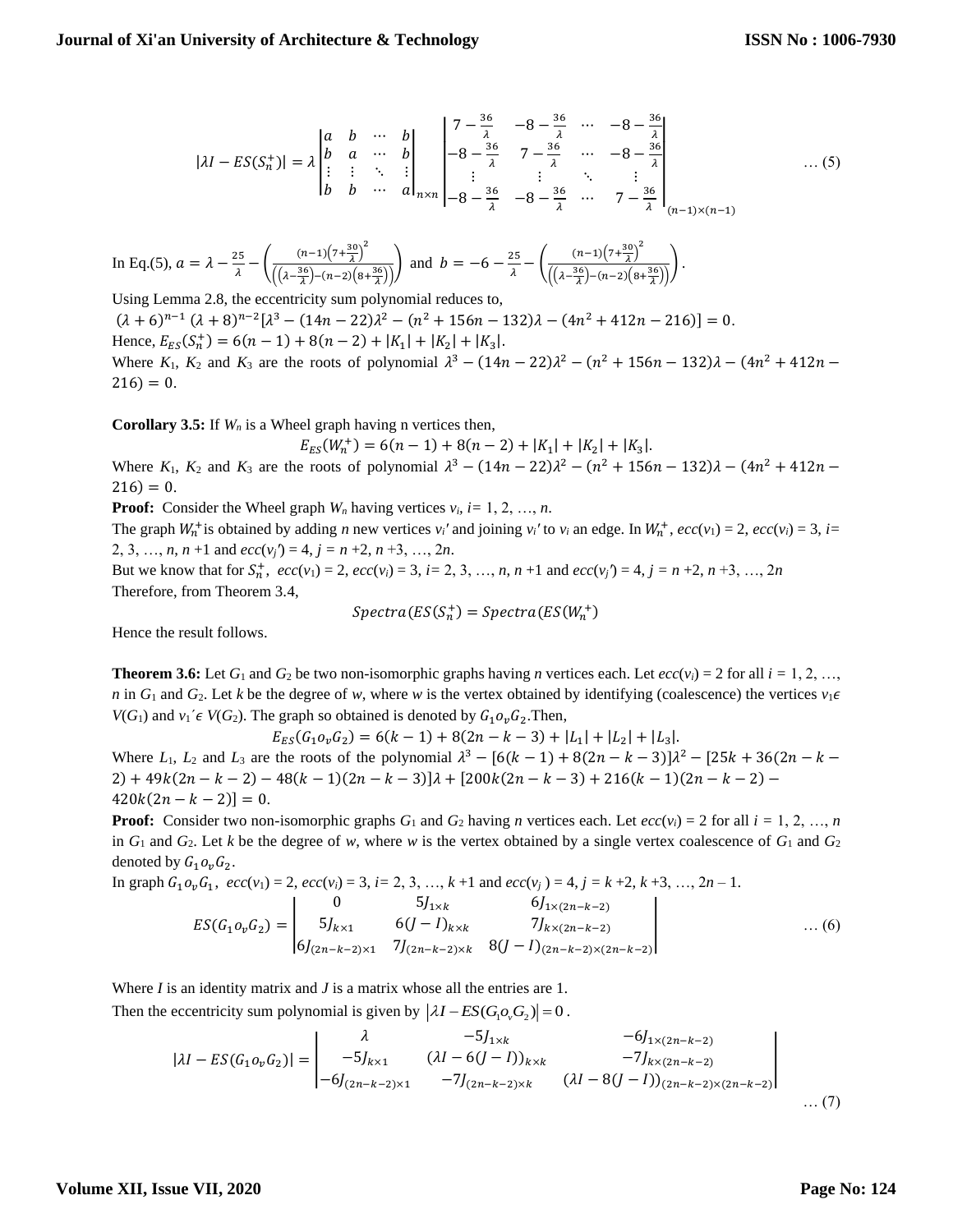Operating 
$$
R_i + \frac{5R_1}{\lambda}
$$
 for  $i = 2, 3, ..., k+1$  and  $R_j + \frac{6R_1}{\lambda}$  for  $j = k+2, k+3, ..., 2n-1$ .  
\nThen Eq.(7) reduces to  
\n
$$
|\lambda I - ES(G_1 o_v G_2)| =
$$
\n
$$
-\frac{5J_{1\times k}}{0}
$$
\n
$$
0_{k\times 1} \left( \left( \lambda - \frac{25}{\lambda} \right) I - \left( 6 + \frac{25}{\lambda} \right) (J - I) \right)_{k\times k} - \left( 7 + \frac{30}{\lambda} \right) J_{k\times (2n-k-2)}
$$
\n
$$
- \left( 7 + \frac{30}{\lambda} \right) J_{(2n-k-2)\times k} \left( \left( \lambda - \frac{36}{\lambda} \right) I - \left( 8 + \frac{36}{\lambda} \right) (J - I) \right)_{(2n-k-2)\times (2n-k-2)}
$$
\n...(8)

Operating  $C_i + \left( \left(7 + \frac{30}{10}\right)$  $\frac{\sum_{j=k+2}^{2n-1} C_j}{\lambda \left(\lambda - \frac{36}{2}\right) - (2n - k - 3)}$  $\frac{2j=k+2}{(1-\frac{36}{\lambda})-(2n-k-3)(8+\frac{36}{\lambda})}$  for *i*= 2, 3, …, *k* +1 on determinant (8), The determinant reduces to

$$
|\lambda I - ES(G_1o_vG_2)| = \begin{vmatrix} \lambda & X1_{1\times k} & X3_{1\times (2n-k-2)} \\ 0_{k\times 1} & X2_{(k\times k)} & X4_{k\times (2n-k-2)} \\ 0_{(2n-k-2)\times 1} & 0_{(2n-k-2)\times k} & X5_{(2n-k-2)\times (2n-k-2)} \end{vmatrix}
$$

Therefore 
$$
|\lambda I - ES(G_1 o_v G_2)| = \lambda \times |X2|_{(k \times k)} \times |X5|_{(2n-k-2) \times (2n-k-2)}
$$
  
Where  $|X2|_{(k \times k)} = |AI - B(J - I)|_{(k \times k)}$ , ... (9)

In Eq.(9), 
$$
A = \lambda - \frac{25}{\lambda} - \left( \frac{(2n-k-2)(7+\frac{30}{\lambda})^2}{\left( \left( \lambda - \frac{36}{\lambda} \right) - (2n-k-3)(8+\frac{36}{\lambda}) \right)} \right) \& B = -6 - \frac{25}{\lambda} - \left( \frac{(2n-k-2)(7+\frac{30}{\lambda})^2}{\left( \left( \lambda - \frac{36}{\lambda} \right) - (2n-k-3)(8+\frac{36}{\lambda}) \right)} \right).
$$

And  $|X5| = |(\lambda - \frac{36}{4})|$  $\left(\frac{36}{\lambda}\right)I-\left(8+\frac{36}{\lambda}\right)$  $\left. \frac{\partial^{\alpha}}{\partial \lambda} \right) (J-I) \right|_{(2n-k-2)\times (2n-k-2)}.$ Using Lemma 2.8, we get the eccentricity sum polynomial,  $|\lambda I - ES(G_1 o_v G_2)| = \lambda \times |X2|_{(k \times k)} \times |X5|_{(2n-k-2) \times (2n-k-2)} = 0$  reduces to,  $(\lambda + 6)^{k-1}(\lambda + 8)^{2n-k-3}\lambda^3 - [6(k-1) + 8(2n-k-3)]\lambda^2 - [25k+36(2n-k-2) + 49k(2n-k-2) 48(k-1)(2n-k-3)$ ] $\lambda + [200k(2n-k-3) + 216(k-1)(2n-k-2) - 420k(2n-k-2)] = 0.$ Let *L*<sub>1</sub>, *L*<sub>2</sub> and *L*<sub>3</sub> are the roots of the polynomial  $\lambda^3 - [6(k-1) + 8(2n - k - 3)]\lambda^2 - [25k + 36(2n - k - 2) +$  $49k(2n - k - 2) - 48(k - 1)(2n - k - 3)$ <br> $\lambda$  +  $[200k(2n - k - 3) + 216(k - 1)(2n - k - 2) - 420k(2n - k - 3)]$  $(k-2)$ ] = 0. Hence,  $E_{ES}(G_1 o_v G_1) = 6(k-1) + 8(2n - k - 3) + |L_1| + |L_2| + |L_3|$ 

**Definition:** Let  $G_1$  and  $G_2$  be two non-isomorphic graphs having vertex sets  $V(G_1) = \{v_i | i = 1, 2, ..., n\}$  and  $V(G_2) =$  $\{v_i \mid i = 1, 2, ..., n\}$ . The edge coalescence graph  $G_1 o_e G_2$  is a graph in which  $w_1$  and  $w_2$  are the vertices obtained by coalescence of  $v_1$  with  $v_1'$  and  $v_2$  with  $v_2'$ . Where edges  $v_1v_2 \in E(G_1)$  and  $v_1'v_2' \in E(G_2)$ .

**Theorem 3.7:** Let  $G_1$  and  $G_2$  be two non-isomorphic graphs with  $|V(G_1)| = |V(G_2)| = n$ . Let  $ecc(v_i) = ecc(v_i') = 2$ . Where  $v_i \in V(G_1)$  and  $v_i \in V(G_2)$ , for  $i = 1, 2, ..., n$ . Let  $w_1$  and  $w_2$  be the vertices obtained by edge coalescence of  $G_1$ and *G*2. Then,

$$
E_{ES}(G_1o_eG_2) = 4 + 6(d - 1) + 8(D - 1) + |M_1| + |M_2| + |M_3|.
$$

Where  $M_1$ ,  $M_2$  and  $M_3$  are the roots of polynomial  $\lambda^3 - [6d + 8D - 10]\lambda^2 - [dD + 74d + 88D + 8]\lambda$  –  $[4 dD + 208d + 240D + 192] = 0.$ 

Where  $d = deg(w_1) +$  (Number of vertices adjacent to  $w_2$  and are not adjacent to  $w_1$ ) – 2 and  $D = 2n - d - 4$ . **Proof:** Let  $G_1$  and  $G_2$  be two non-isomorphic graphs having vertex sets  $\{v_i\}$  and  $\{v'_i\}$ ,  $i = 1, 2, ..., n$ . Let  $ecc(v_i)$  $ecc(v_i') = 2$ . Let  $w_1$  and  $w_2$  be the points obtained by coalescence of  $v_1$  with  $v_1'$  and  $v_2$  with  $v_2'$ . Let the resulting graph  $G_1 o_e G_2$  is having vertex set  $\{w_i, i = 1, 2, ..., 2n - 2\}$ .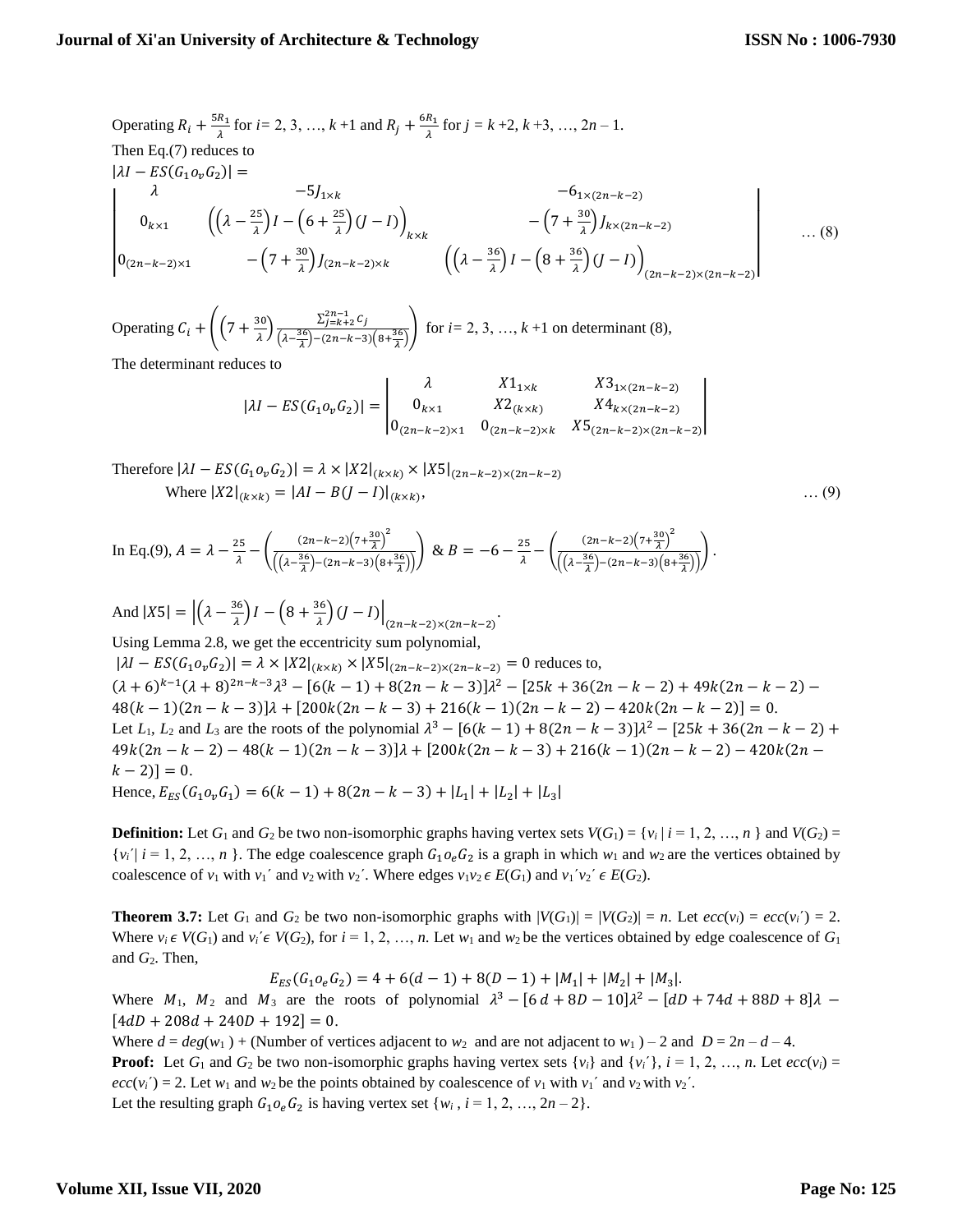In graph  $G_1 o_e G_2$ ,  $ecc(w_1) = ecc(w_2) = 2$  (2-times),  $ecc(w_i) = 3$  (*d*-times),  $i = 3, 4, ..., d + 2$  and  $ecc(w_i) = 4$  (*D*-times),  $i = d + 3$ ,  $d + 4$ , ...,  $2n - 2$ . Where  $d = deg(w_1) +$  (Number of vertices adjacent to  $w_2$  and are not adjacent to  $w_1$ ) – 2 and  $D = 2n - d - 4$ .

$$
ES(G_1o_vG_2) = \begin{vmatrix} 4(J-I)_{2\times 2} & 5J_{2\times d} & 6J_{2\times D} \\ 5J_{d\times 2} & 6(J-I)_{d\times d} & 7J_{d\times D} \\ 6J_{D\times 2} & 7J_{D\times d} & 8(J-I)_{D\times D} \end{vmatrix}
$$
 ... (10)

Then the eccentricity sum polynomial is given by  $|\lambda I - ES(G_1 \circ_{\epsilon} G_2)| = 0$ .

Now, 
$$
|\lambda I - ES(G_1 o_e G_2)| = \begin{vmatrix} (\lambda I - 4(J - I))_{2 \times 2} & -5J_{2 \times d} & -6J_{2 \times D} \\ -5J_{d \times 2} & (\lambda I - 6(J - I))_{d \times d} & -7J_{d \times D} \\ -6J_{D \times 2} & -7J_{D \times d} & 8(J - I)_{D \times D} \end{vmatrix}
$$
 ... (11)

Operating  $R_i + \frac{5(R_1+R_2)}{1-A}$  $\frac{k_1 + k_2}{\lambda - 4}$  for *i* = 3, 4, …, *d* +2 and  $R_i + \frac{6(k_1 + k_2)}{\lambda - 4}$  $\frac{x_1 + x_2}{\lambda - 4}$  for  $i = d + 3, d + 4, ..., 2n - 2$ , we have,

$$
\begin{aligned}\n|\lambda I - ES(G_1 o_e G_2)| & -5J_{2 \times d} & -6J_{2 \times D} \\
&= \begin{vmatrix}\n(\lambda I - 4(J - I))_{2 \times 2} & -5J_{2 \times d} & -6J_{2 \times D} \\
0_{d \times 2} & \left( \left( \lambda - \frac{50}{\lambda - 4} \right) I - \left( 6 + \frac{50}{\lambda - 4} \right) (J - I) \right)_{d \times d} & -\left( 7 + \frac{60}{\lambda - 4} \right) I_{d \times D} \\
0_{D \times 2} & -\left( 7 + \frac{60}{\lambda - 4} \right) J_{D \times d} & \left( \left( \lambda - \frac{72}{\lambda - 4} \right) I - \left( 8 + \frac{72}{\lambda - 4} \right) (J - I) \right)_{D \times D} \\
&\quad \dots (12)\n\end{aligned}
$$

Operating 
$$
C_i + \left( \left( 7 + \frac{60}{\lambda - 4} \right) \frac{\sum_{j=d+3}^{2n-2} C_j}{\left( \lambda - \frac{72}{\lambda - 4} \right) - (D-1) \left( 8 + \frac{72}{\lambda - 4} \right)} \right)
$$
 for  $i = 3, 4, ..., d+2$  on Eq. (12),

We have the determinant,

$$
|\lambda I - ES(G_1 o_e G_2)| = \begin{vmatrix} (\lambda I - 4(J - I))_{2 \times 2} & X 1_{2 \times d} & X 3_{2 \times D} \\ 0_{d \times 2} & X 2_{d \times d} & X 4_{d \times D} \\ 0_{D \times 2} & 0_{D \times d} & X 5_{D \times D} \end{vmatrix}
$$
 ... (13)

$$
|\lambda I - ES(G_1o_eG_2)| = (\lambda^2 - 16) \times |X2|_{(d \times d)} \times |X5|_{(D \times D)}
$$
  
\nWhere  $|X2|_{(d \times d)} = |AI - B(J - I)|_{(d \times d)}$  ... (14)  
\nIn Eq. (14),  $A = \lambda - \frac{50}{\lambda - 4} - \left(7 + \frac{60}{\lambda - 4}\right)^2 \left(\frac{D}{((\lambda - \frac{72}{\lambda - 4}) - (D - 1)(8 + \frac{72}{\lambda - 4})})}\right)$  and  
\n $B = -6 - \frac{50}{\lambda - 4} - \left(7 + \frac{60}{\lambda - 4}\right)^2 \left(\frac{D}{((\lambda - \frac{72}{\lambda - 4}) - (D - 1)(8 + \frac{72}{\lambda - 4})})}\right)$ .  
\nand  $|X5| = |(\lambda - \frac{70}{\lambda - 4})I - (8 + \frac{70}{\lambda - 4}) (J - I)|_{(D \times D2)}$ .  
\nSolving  $|X2|_{(d \times d)}$  and  $|X5|_{(D \times D)}$ , by using Lemma 2.8, we have the characteristic polynomial,  
\n $|\lambda I - ES(G_1o_eG_2)| = (\lambda^2 - 16) \times |X2|_{(d \times d)} \times |X5|_{(D \times D)} = 0$  gives,  
\n $(\lambda + 4)(\lambda + 6)^{d-1}(\lambda + 8)^{D-1}[\lambda^3 - [6d + 8D - 10]\lambda^2 - [dD + 74d + 88D + 8]\lambda - [4dD + 208d + 240D + 192] = 0$ .  
\nHence,

$$
E_{ES}(G_1o_eG_2) = 4 + 6(d - 1) + 8(D - 1) + |M_1| + |M_2| + |M_3|.
$$

Where  $M_1$ ,  $M_2$  and  $M_3$  are the roots of the polynomial  $\lambda^3 - [6d + 8D - 10]\lambda^2 - [dD + 74d + 88D + 8]\lambda$  –  $[4 dD + 208d + 240D + 192] = 0.$ 

# **Volume XII, Issue VII, 2020**